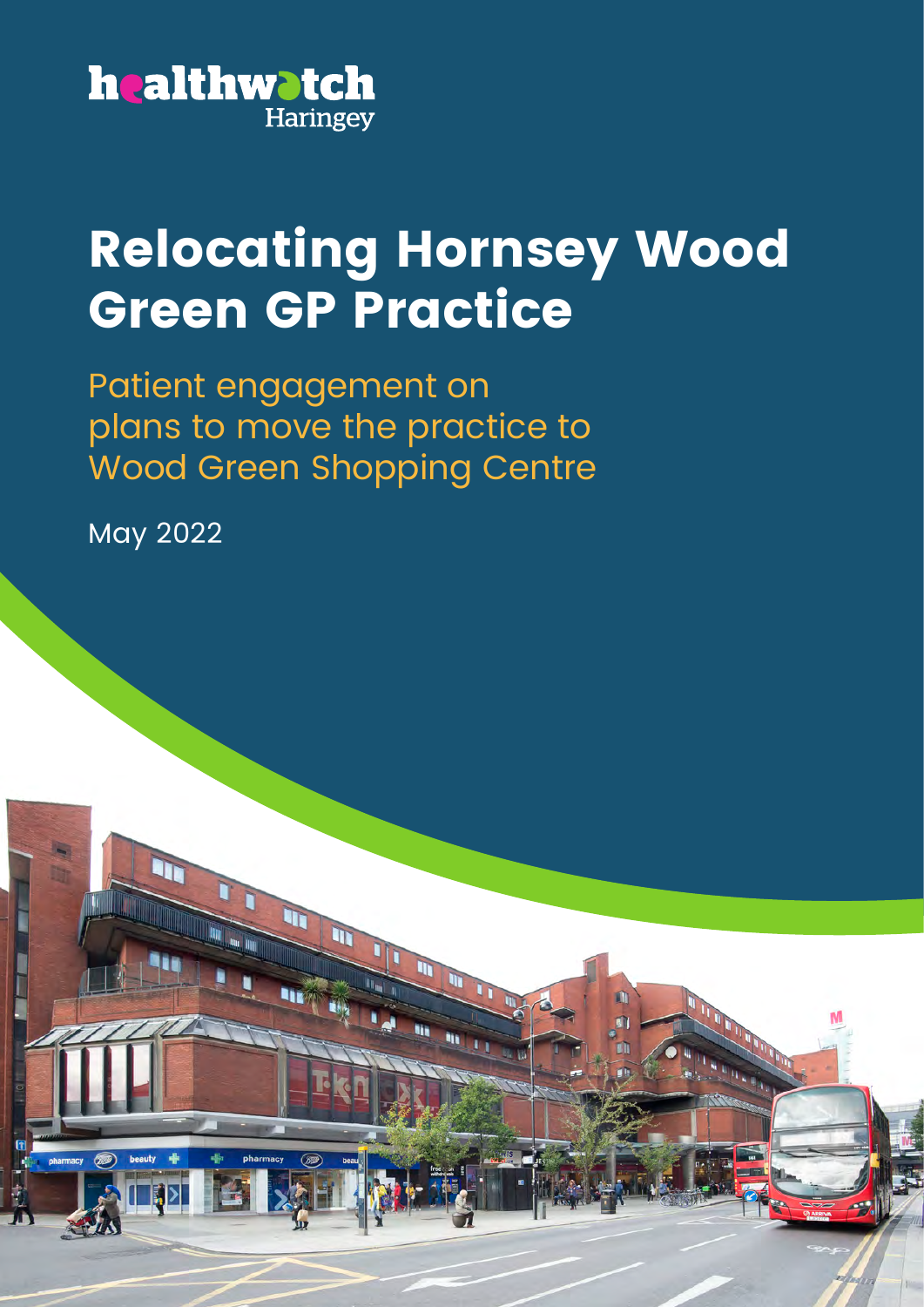## **Contents**

| <b>Introduction</b>                        | 03 |
|--------------------------------------------|----|
| Methodology                                | 04 |
| <b>Executive Summary</b>                   | 05 |
| <b>Survey Findings</b>                     | 07 |
| In-Person Interview Findings               | 12 |
| Patient Participation Group (PPG) Findings | 13 |
| <b>Appendices</b>                          |    |
| <b>Appendix A: Access Needs</b>            | 14 |
| Appendix B: Language Needs                 | 15 |
| Appendix C: Demographic Information        | 16 |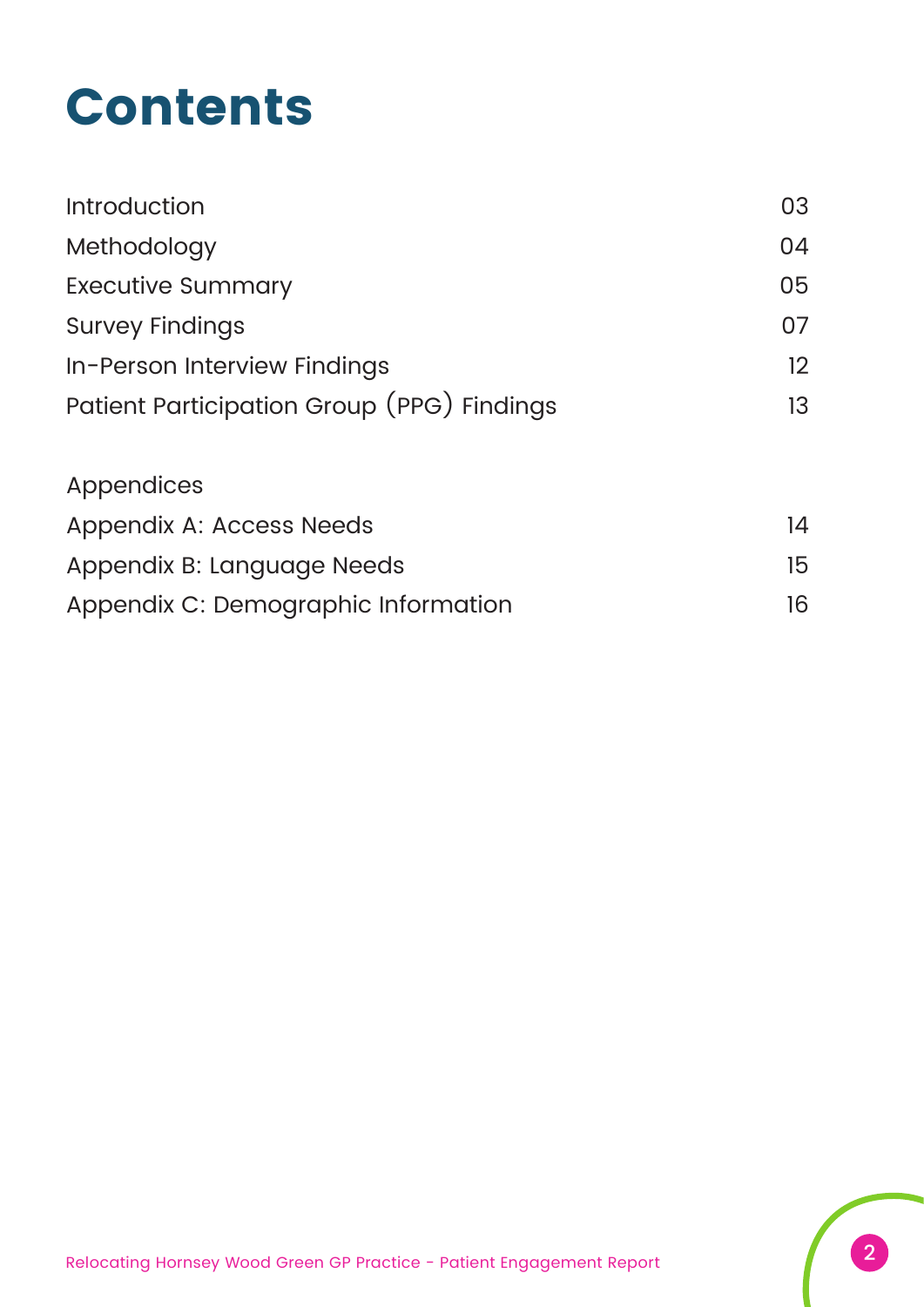## **Introduction**

North Central London Clinical Commissioning Group (NCL CCG) and Haringey Council are working to improve health services in the local area. They are planning an Integrated Health and Wellbeing Hub in Wood Green, bringing a range of health services together in one central place in Haringey.

The plan is for Hornsey Wood Green GP Practice to move to The Mall, Wood Green Shopping Centre (159 High Road, Wood Green, N22 6YQ) during Autumn/Winter 2023.

Other services at the Hub will include:

- A new Community Diagnostic Centre (CDC), giving patients easy access to diagnostic tests, including blood tests, eye tests, x-rays and ultrasound.
- Whittington Health's community health services, dental services, audiology, and maternity.

Currently, Hornsey Wood Green GP Practice only has three rooms, and the number of patients at the practice is growing fast.

In the new location the GP practice would have more space and room to grow and expand further.

The benefits for patients include larger premises for the Practice (more space), modern facilities, and excellent links to community health services and tests. The new location also has very good public transport links (buses and tube).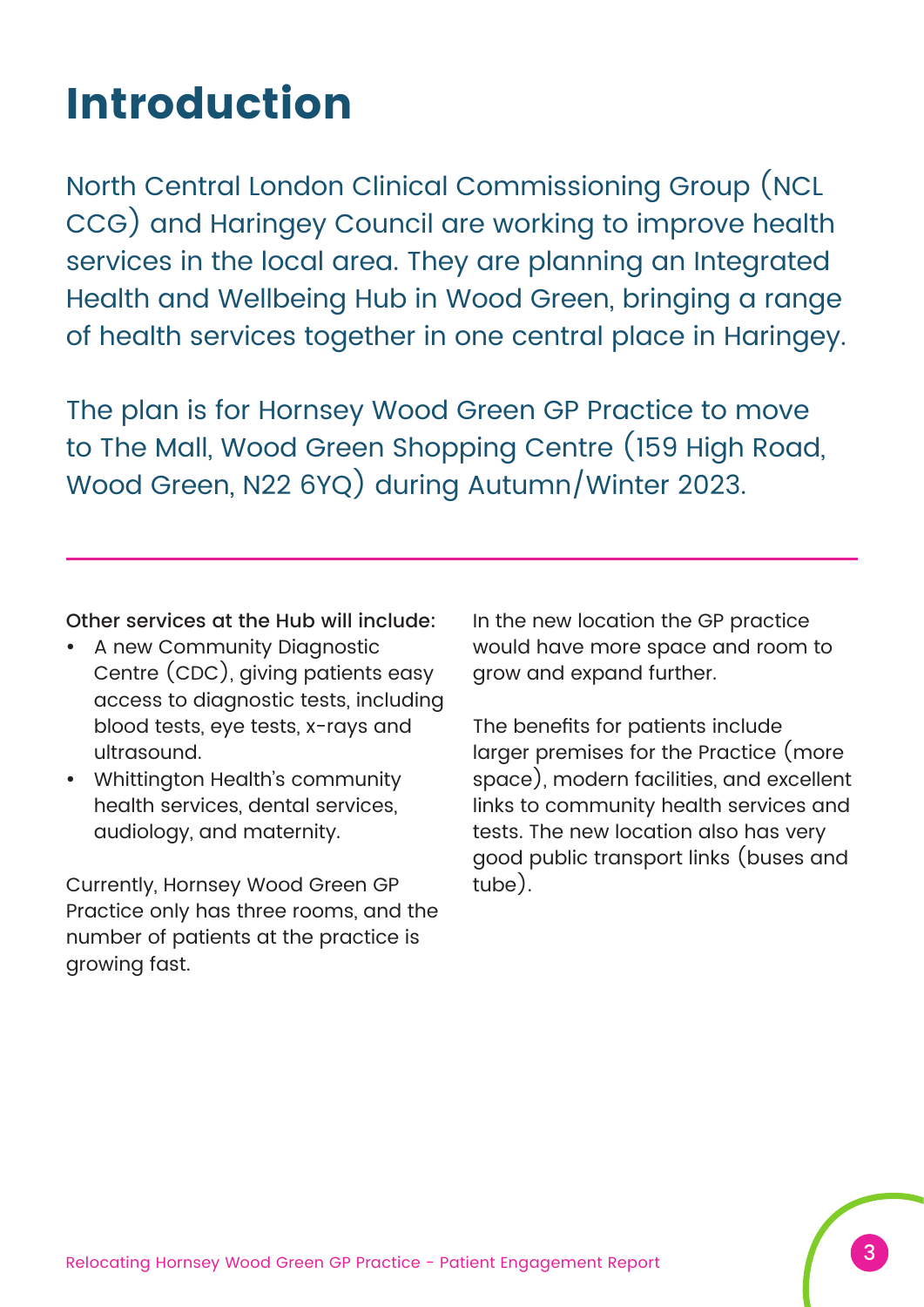## **Methodology**

Healthwatch Haringey engaged with existing patients at Hornsey Wood Green GP Practice to seek their views on plans to move the practice to Wood Green Shopping Centre.

- We ran an online survey which was shared with existing patients at the practice. The survey was also promoted on the practice website, the Healthwatch Haringey website, and through the Healthwatch Haringey newsletter. We had 215 responses in total.
- Hard copies of the survey were given to patients visiting the practice for appointments, and they were encouraged to complete them onsite whilst waiting for their appointment. 37 hard copy surveys were returned to us.
- We spoke to 31 patients visiting the practice in person over a three day period. This enabled us to reach a broader and more diverse set of patients.
- We attended the Patient Participation Group (PPG) meeting on 8 February 2022, where NCL CCG outlined the plans for the move and the reasons for it. PPG members shared their initial views on the proposed move and we captured their feedback.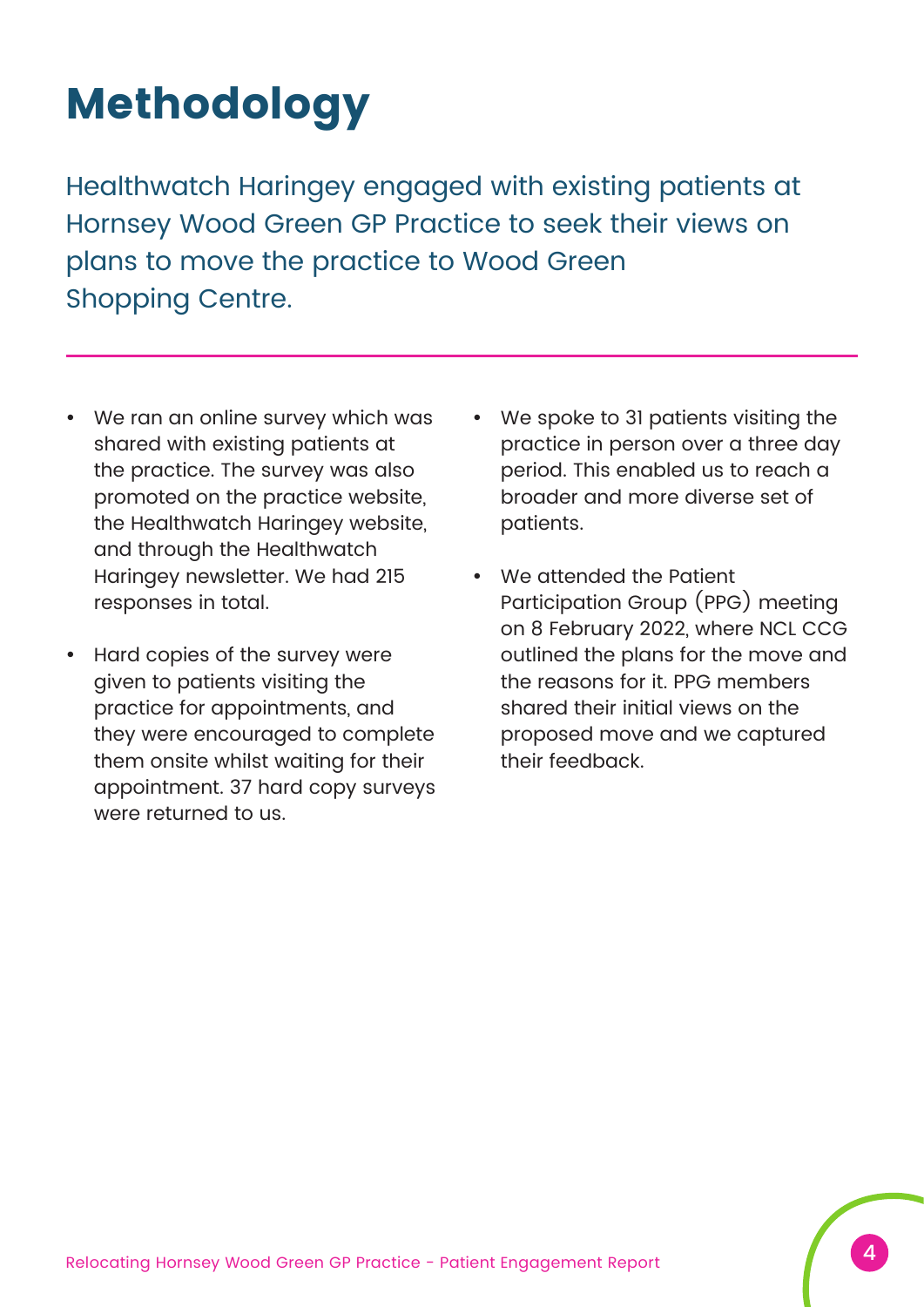## **Executive Summary**

### **Summary of survey findings**

How do you feel about the plans for your GP practice to move to Wood Green Shopping Centre?

- 61% were in favour of the move (35% very happy, 26% happy).
- 27% were opposed to the move (17%) very unhappy, 10% unhappy).
- 13% were not sure.

#### What do you see as being good about the move?

Patients saw the top four benefits of the move as:

- More space for the practice  $(62%)$ .
- Modern facilities (60%).
- Links to Community Diagnostic Centre and tests (46%).
- Space for the practice to grow  $(41%)$ .

15% did not see any benefits to the move.

#### What improvements are you most looking forward to?

Patients were most looking forward to:

- Modern facilities (55%).
- More space for the practice  $(45%)$ .
- Links to Community Diagnostic Centre and tests (43%).

17% were not looking forward to any improvements.

Do you have any worries about the move?

- Many patients had no worries about the move (46%).
- The biggest worry about the move was the busy location (40%).

Will you stay with the practice if it moves to Wood Green Shopping Centre?

- 72% of patients said they would stay with the practice if it moves.
- 13% said they would not.

#### Considerations and challenges flagged by patients in the survey:

- Wood Green as a busy location.
- Longer journey times because of traffic/congestion around Wood Green.
- Car parking and parking costs, especially if GP was running late.
- Worry that being part of a bigger Hub/busier practice would make it harder to get an appointment, with longer waiting times, and less face to face appointments.
- Worry that a bigger and busier practice would be more noisy, crowded and dirty.
- Worry about personal safety, especially for those who are more vulnerable, e.g. older people.
- Worry about getting to, and walking through, a busy shopping centre when you/a child is unwell.
- Disabled access.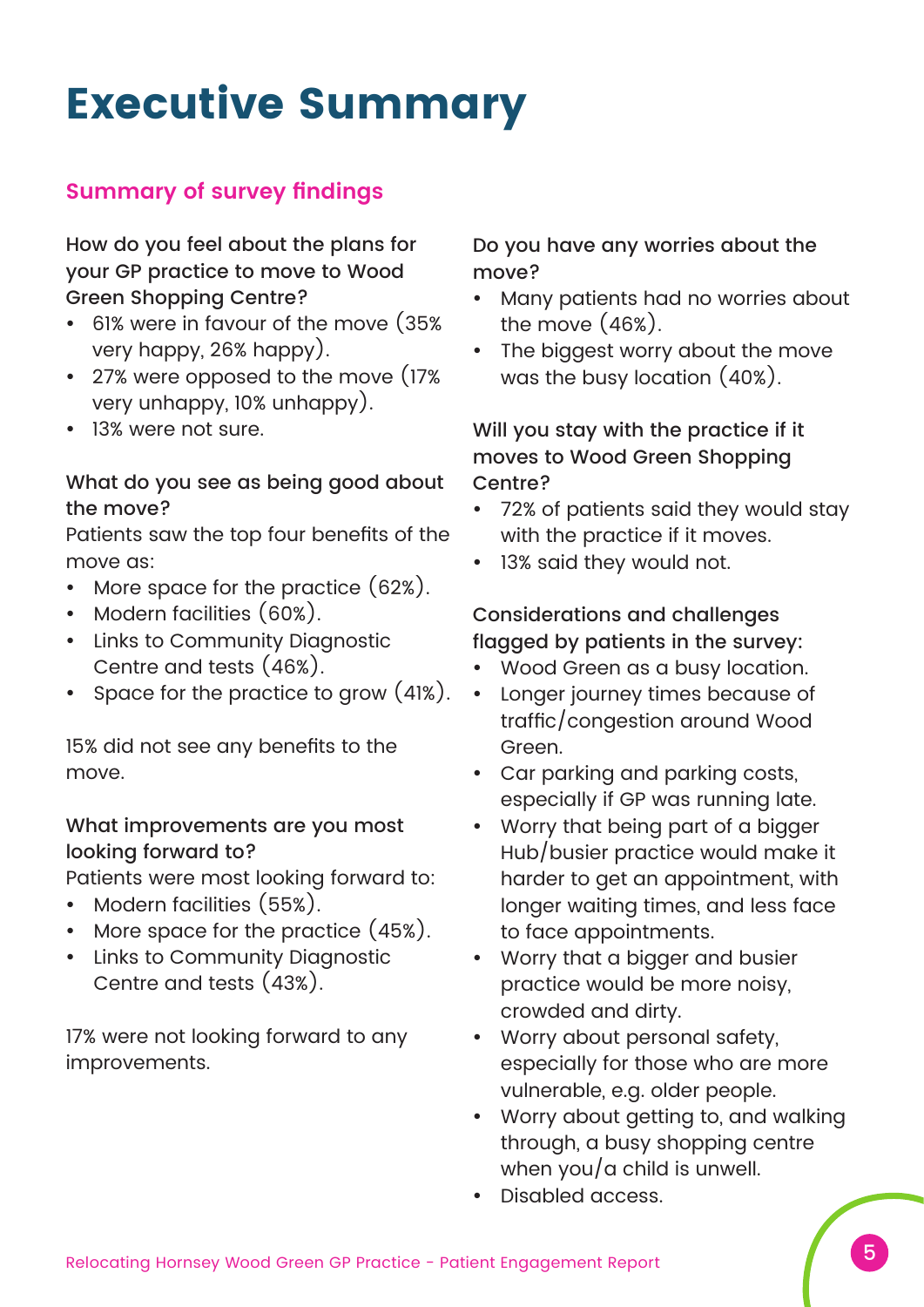## **Executive Summary**

#### **Summary of in-person interview findings**

- We visited the practice and spoke to 31 patients in person as they were waiting for their appointments. We reached a more diverse set of patients through these in-person interviews, than we did through the online and hard copy surveys.
- Three out of four patients  $(75%)$ were in favour of the proposed move.
- Patients saw the main benefits as being more space for the practice, modern facilities, and links to the Community Diagnostic Centre and tests.
- Most patients had no concerns about the move. For those who did, it was the busy location, and the new location being further away, involving extra travel.
- The vast majority of patients  $(89%)$ said they would stay with the practice if it moved.

#### **Summary of PPG findings**

• We attended the PPG meeting on 8 February 2022 and all patients in attendance at the meeting were in favour of the proposed move, as there would be more space at the new location.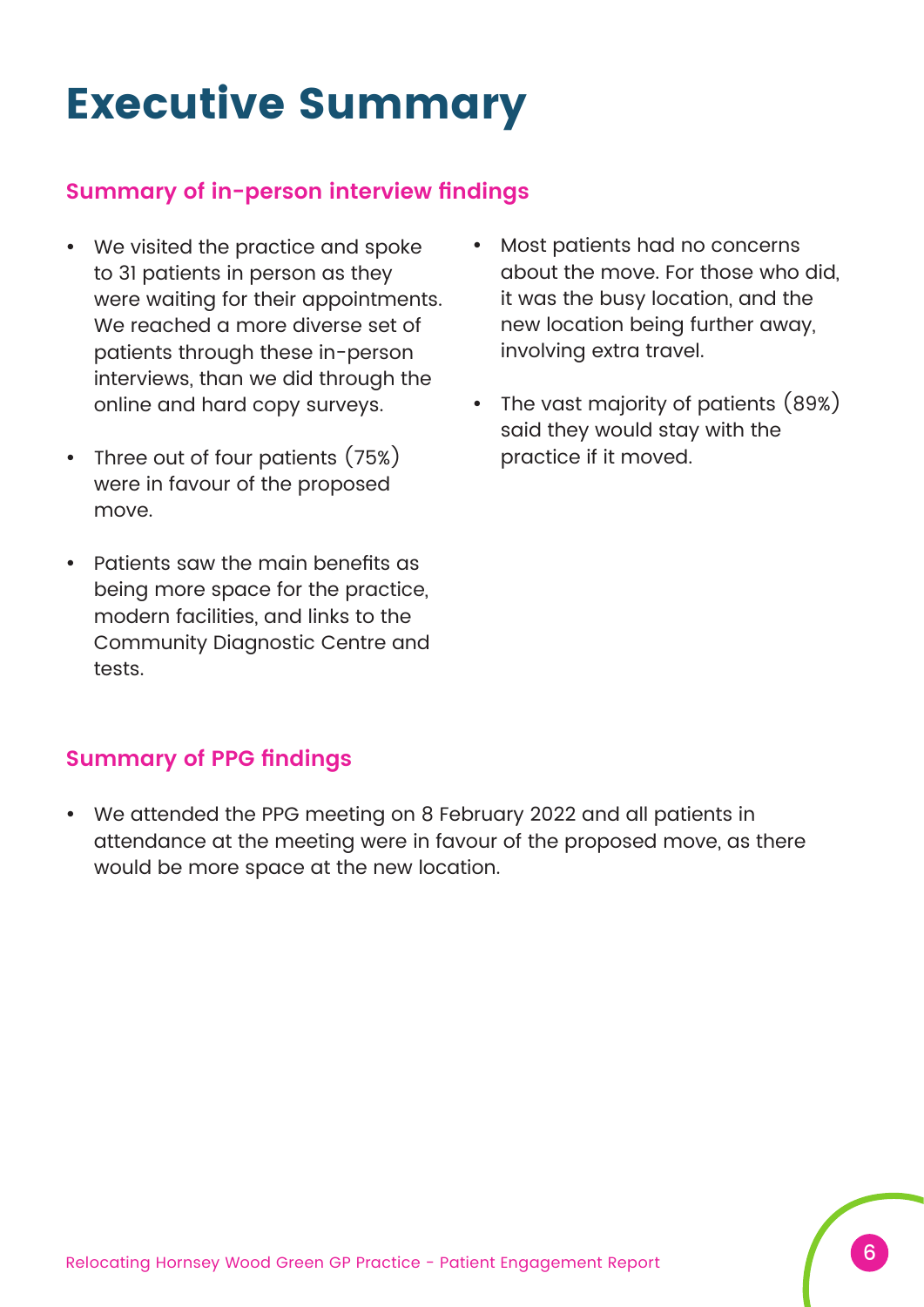## **Survey Findings**

### **Completed online and in person at the practice**

**How do you feel about the plans for your practice to move to Wood Green Shopping Centre?**

- 61% were in favour of the move (35% very happy and 26% happy).
- 27% were opposed to the move (17% very unhappy and 10% unhappy).
- 13% were not sure.

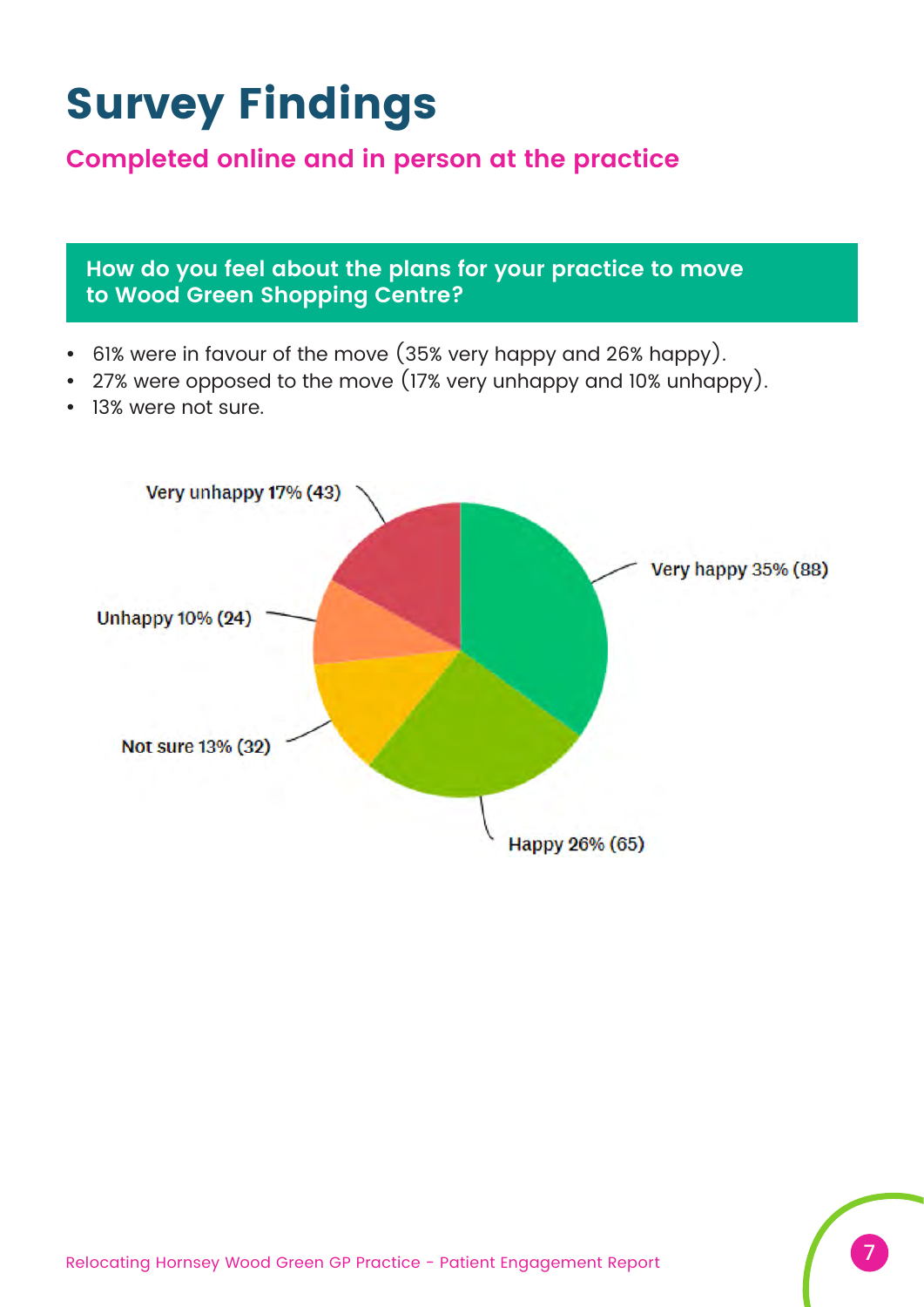#### **What do you see as being good about the move?**

Patients saw the top four benefits of the move as:

- More space for the practice  $(62%)$ .
- Modern facilities (60%).
- Links to Community Diagnostic Centre and tests (46%).
- Space for the practice to grow  $(41%)$ .

15% did not see any benefits of the move.



#### Other feedback:

- There were winners and losers in terms of location for some people the new location was closer to where they lived and for others further away - and this influenced how they viewed the proposed move.
- Wood Green being a busy location would mean longer journey times for some because of traffic/congestion and getting into/out of Wood Green.
- Car parking was raised as something that would need consideration.
- One person commented that super clinics are more saleable to US based healthcare providers.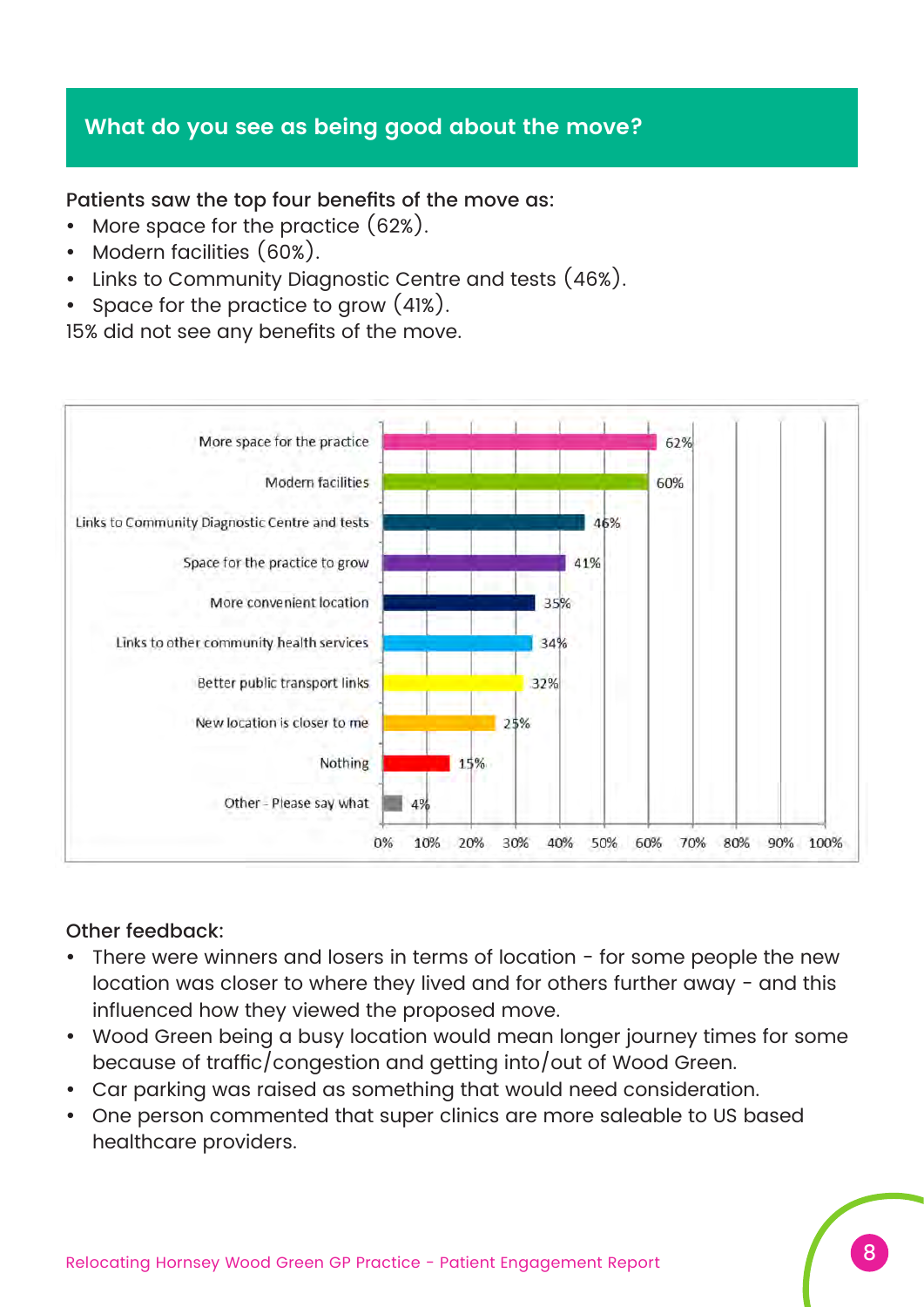#### **What improvements are you most looking forward to?**

Patients were most looking forward to:

- Modern facilities (55%).
- More space for the practice  $(45%)$ .
- Links to Community Diagnostic Centre and tests (43%).

17% were not looking forward to any improvements.



#### Other feedback:

- Patients commented they would like more GP appointments available -With the practice growing rapidly, they felt it would be harder to get an appointment.
- Patients also wanted more face to face appointments.
- People liked the Wood Green location as they would be able to run errands/do some shopping whilst they were there.
- People liked the Wood Green location as they would be able to get drinks and food there whilst waiting if needed.
- Patients appreciated the easier access to tests and the wider range of services available close by.
- One person commented that this facilitates Government policy to sell NHS assets to private healthcare providers.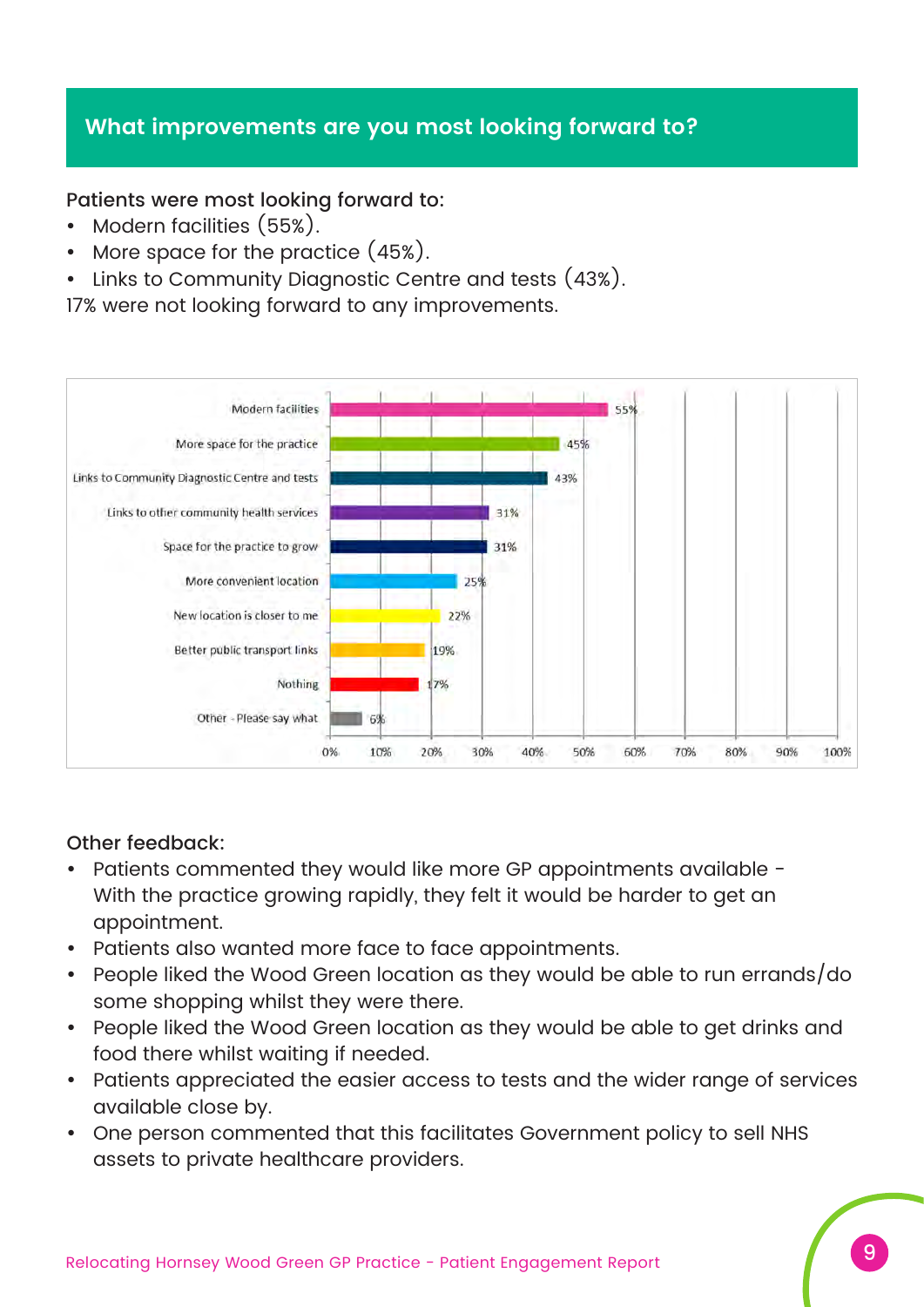### **Do you have any worries about the move?**

- Many patients had no worries about the move  $(46%)$ .
- The biggest worry was the busy location  $(40\%)$ .



#### Other feedback:

- Patients were worried about how safe they would feel, especially those who were vulnerable, e.g. older people.
- Walking through a busy shopping centre when a patient/child may have health issues was a concern for some.
- Having to go to a busy shopping centre when you are unwell, where people are shopping, eating, meeting up with others, was a real concern for some people.
- Patients were worried that being part of a bigger Hub/busier practice would make it harder to get an appointment, with longer waiting times, and less face to face appointments.
- Some patients were concerned that a bigger practice in the shopping centre would be more crowded, dirtier, and unsafe.
- Commuting into/out of Wood Green would add to journey times.
- Car parking was raised as an issue, especially if the GP was delayed, as this would increase car parking costs.
- Patients were also worried about disabled access.

10 Relocating Hornsey Wood Green GP Practice - Patient Engagement Report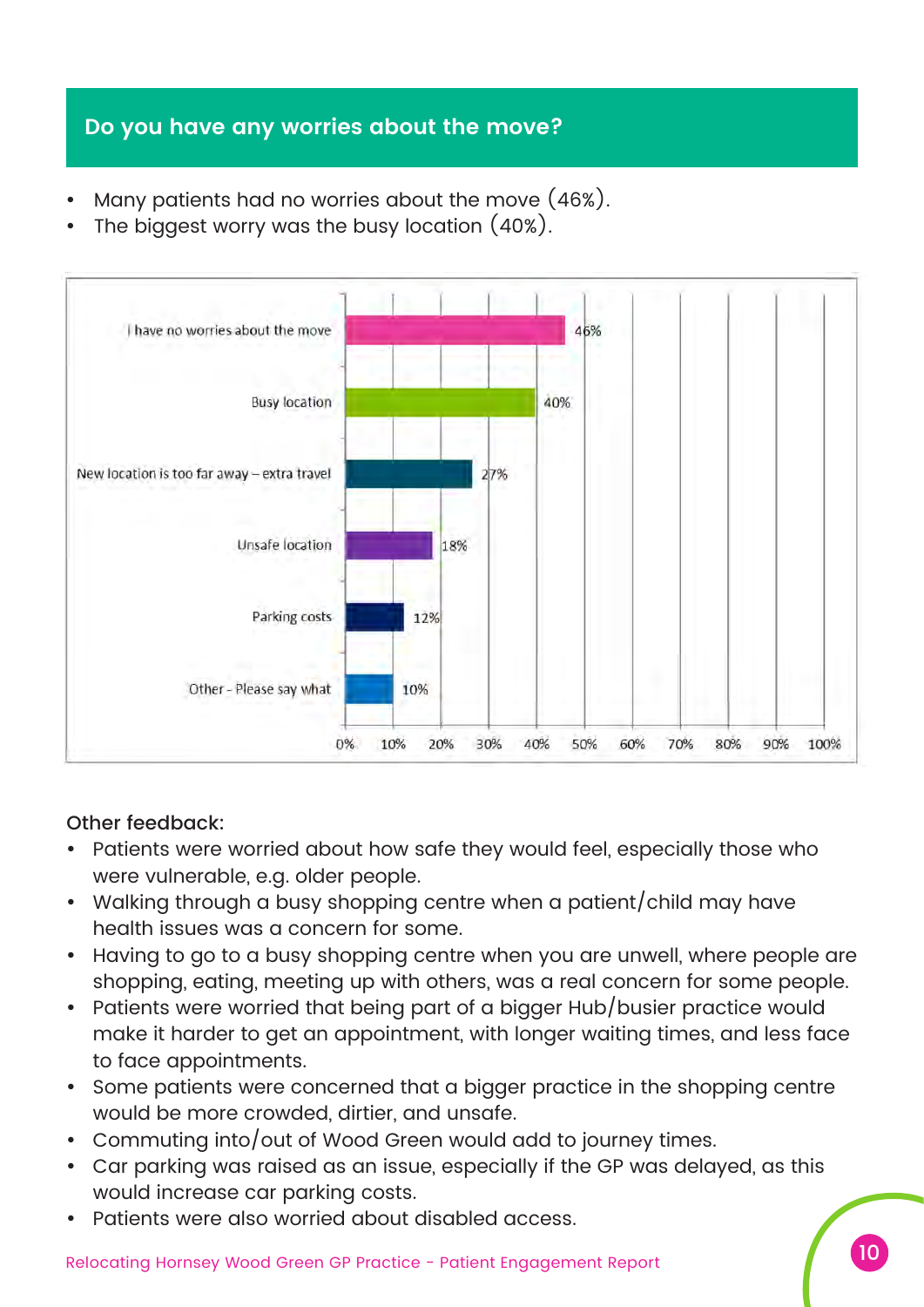#### **Will you stay with the practice if it moves to Wood Green Shopping Centre?**

- 72% of patients said they would stay with the practice if it moves.
- 13% said they would not stay with the practice.



#### Other feedback:

- Many patients were unsure.
- For those who were undecided, many would like to consider their options first before making a decision.
- For those who were undecided, they would look to see if there were practices closer to where they lived before choosing to stay with the practice.
- Some people mentioned Wood Green Shopping Centre was too busy and felt unsafe.
- The practice becoming too busy was a real concern.
- There were winners and losers in terms of location for some people the new location was closer to where they lived and for others further away - and this influenced how they viewed the proposed move.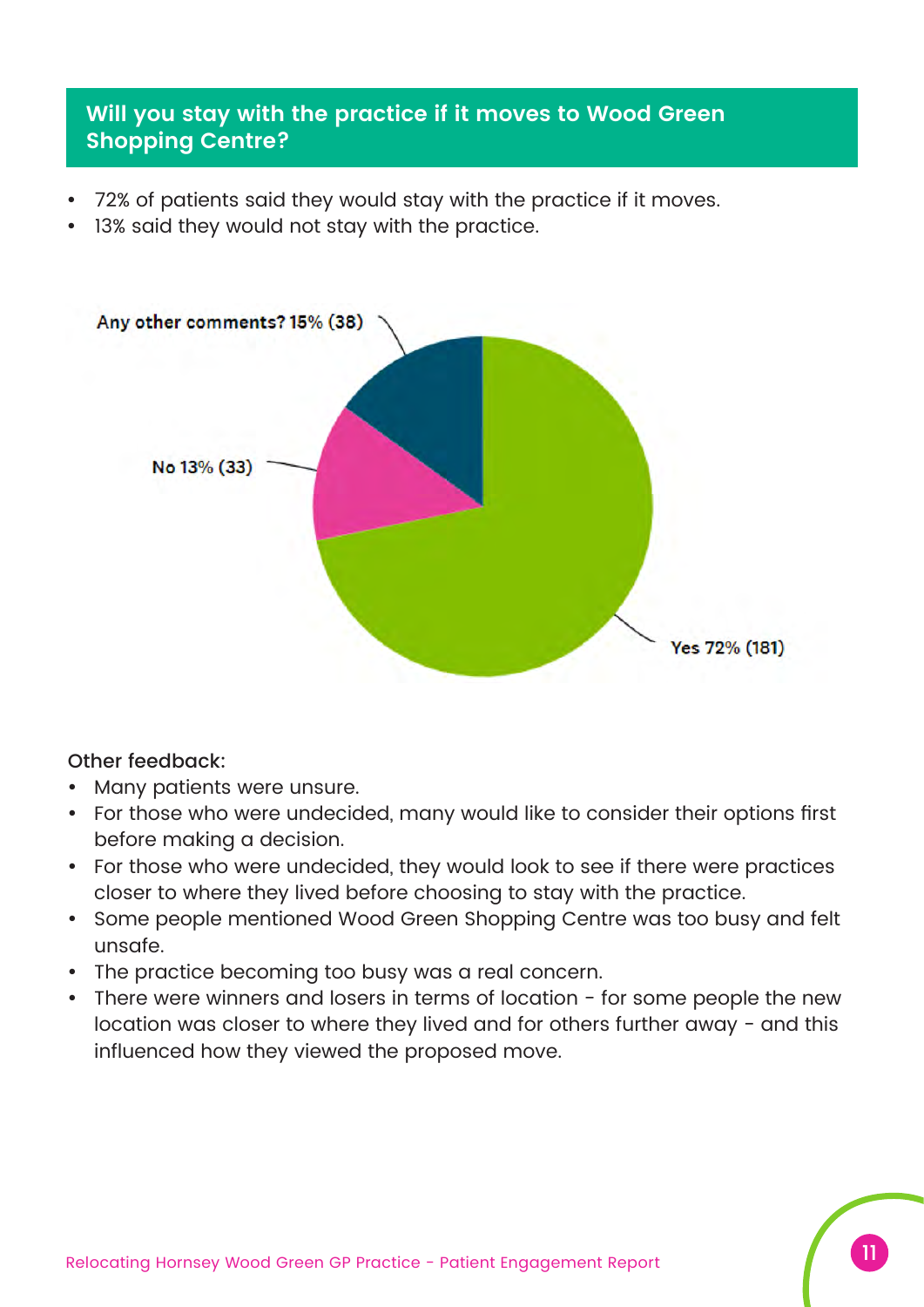## **In-Person Interview Findings**

We visited the practice and spoke to patients in person as they were waiting to go in for their appointments. We visited on Monday 21 March, Tuesday 29 March and Thursday 31 March 2022 at different times and spoke to 31 people. This enabled us to reach a broader and more diverse set of patients than those completing the survey.

As we had limited time with the patients we only asked the key questions to focus our discussions:

How do you feel about the plans for your practice to move to Wood Green Shopping Centre?

Three out of four patients we spoke to (75%) were in favour of the proposed move.

#### What do you see as being good about the move?

- More space for the practice  $(36%)$ .
- Modern facilities (36%).
- Links to the Community Diagnostic Centre and Tests (36%).

#### Do you have any worries about the move?

Most patients had no worries about the move (71%). Amongst the patients who did, the top two concerns were:

- y Busy location (7%).
- New location is too far away extra travel (7%).

#### Other feedback given included:

- Concern over moving to a busy location while being unwell, e.g. having a headache and walking through the mall.
- Concern over finding the practice.
- Having the practice on ground floor is important for access.
- Feeling comfortable at the current location.
- Having more patients, and a busier bigger practice, will make it harder to get an appointment and to be seen face to face.

#### Will you stay with the practice if it moves to Wood Green Shopping Centre?

The vast majority of patients (89%) said they would stay with the practice. Some patients were unsure, and would want to learn more and explore other options. A few said they would prefer for the practice not to be in a busy location in a shopping centre.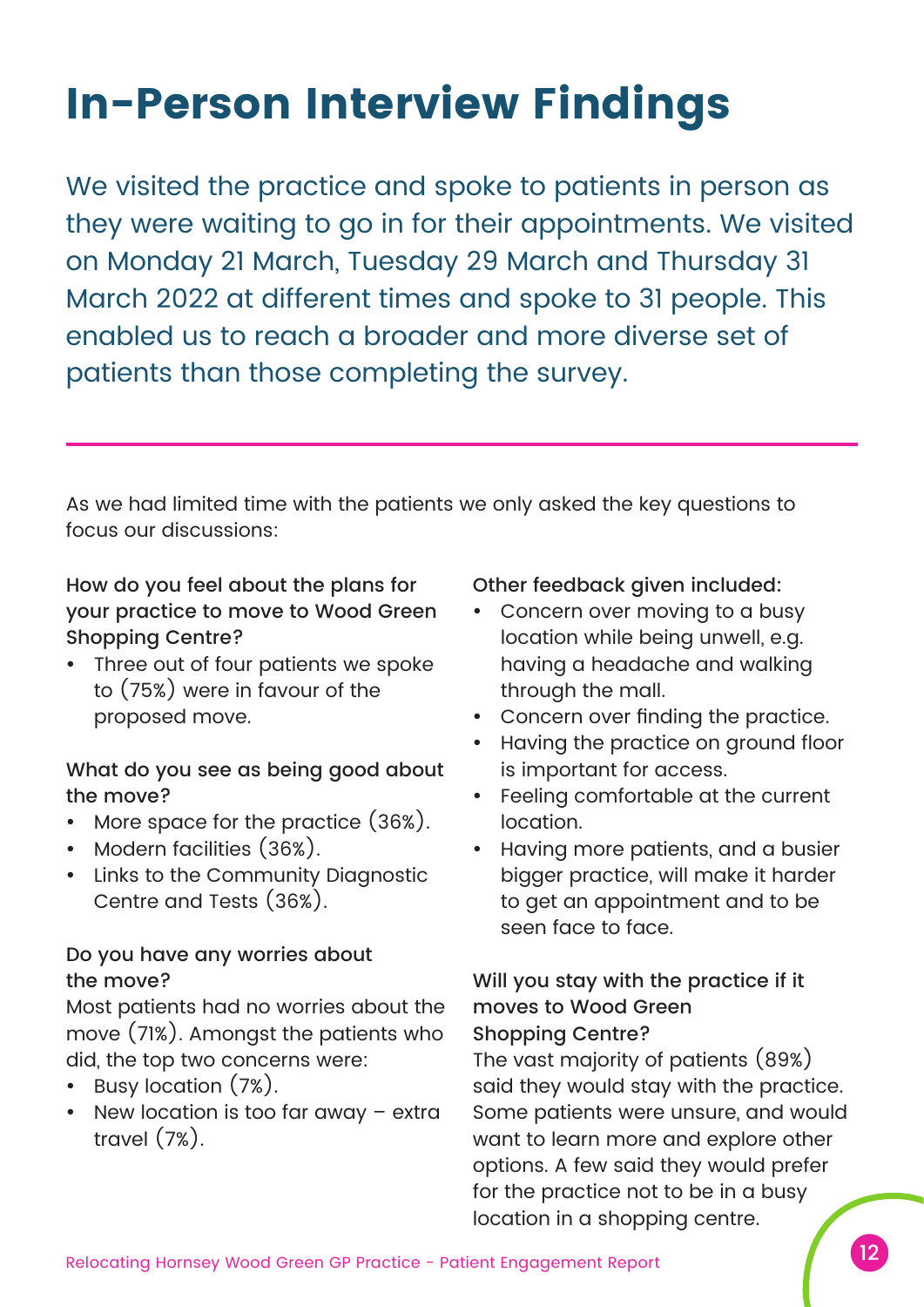# **Patient Participation Group (PPG) Findings**

We attended the PPG meeting on 8 February 2022, where NCL CCG outlined the plans for the move and the reasons for it. The proposed move was strongly backed by the GPs, the Practice Manager, and the practice staff member attending the meeting.

People attending the PPG meeting were strongly in favour of the proposed move. The 'mood' of the room was very much in favour of the proposal, with patients, GPs, the Practice Manager, and Practice staff all on board

#### Patients at the meeting highlighted the limitations with the current building:

- Limited space throughout the building  $-$  this was an issue in terms of spreading infections like flu and COVID-19 as there was no room for social distancing.
- Very small waiting room very limited space for prams, buggies and wheelchairs etc.
- Lack of space throughout the building was challenging for patients and practice staff.
- There are only three clinical rooms, which limited the number of patients who could be seen in person at any given time.
- There is only one small office for the whole of the staff team.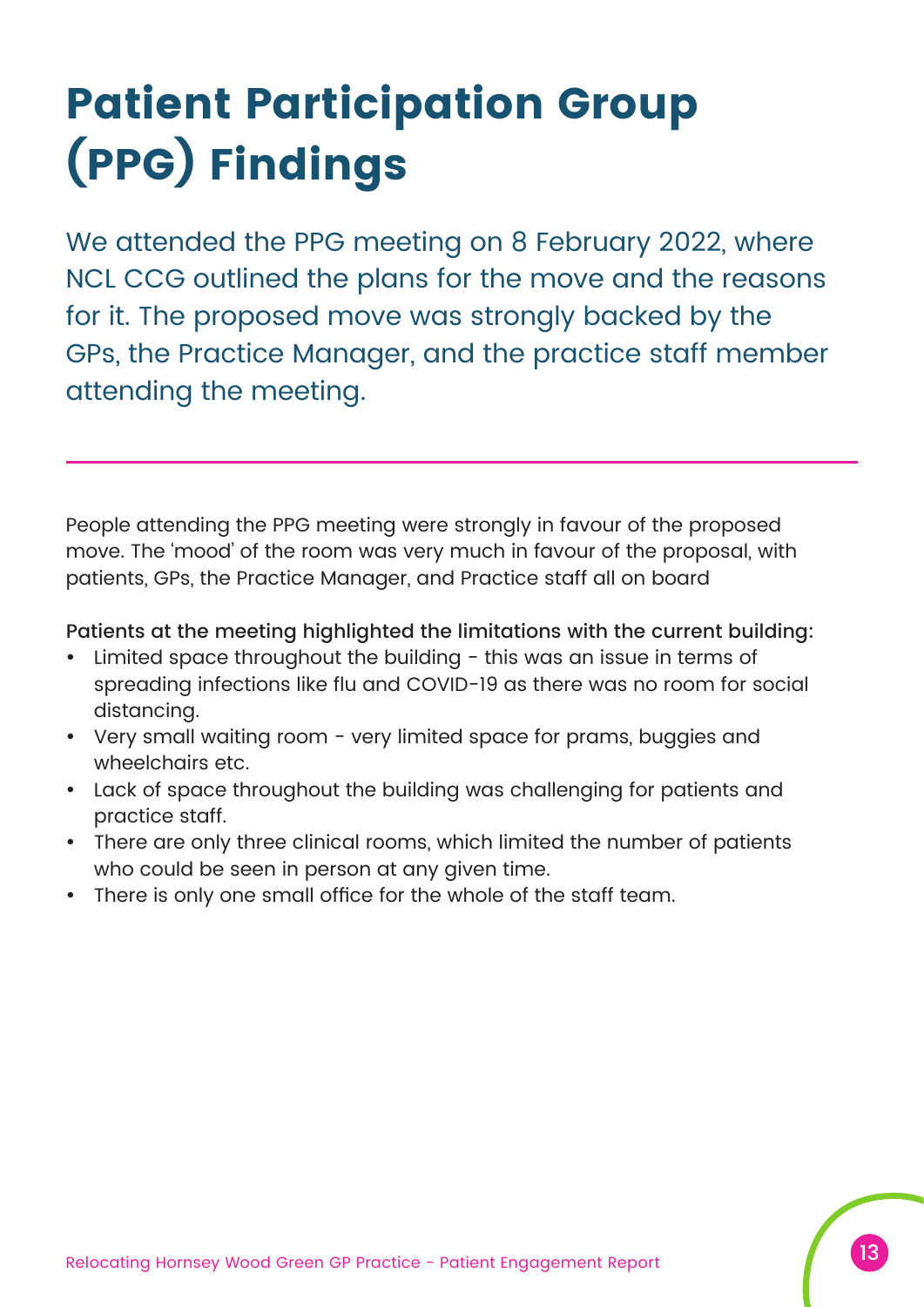## **Appendix A: Access Needs**

**Do you have any access needs? What would you like to see in the new practice to help you more?**

- The majority of our survey respondents had no access needs (82%).
- Accessible toilets are a key priority for patients in the new surgery.



#### Other feedback:

Other access needs mentioned by patients were baby friendly, step-free, and for the practice to be easily accessible to those using buggies and prams.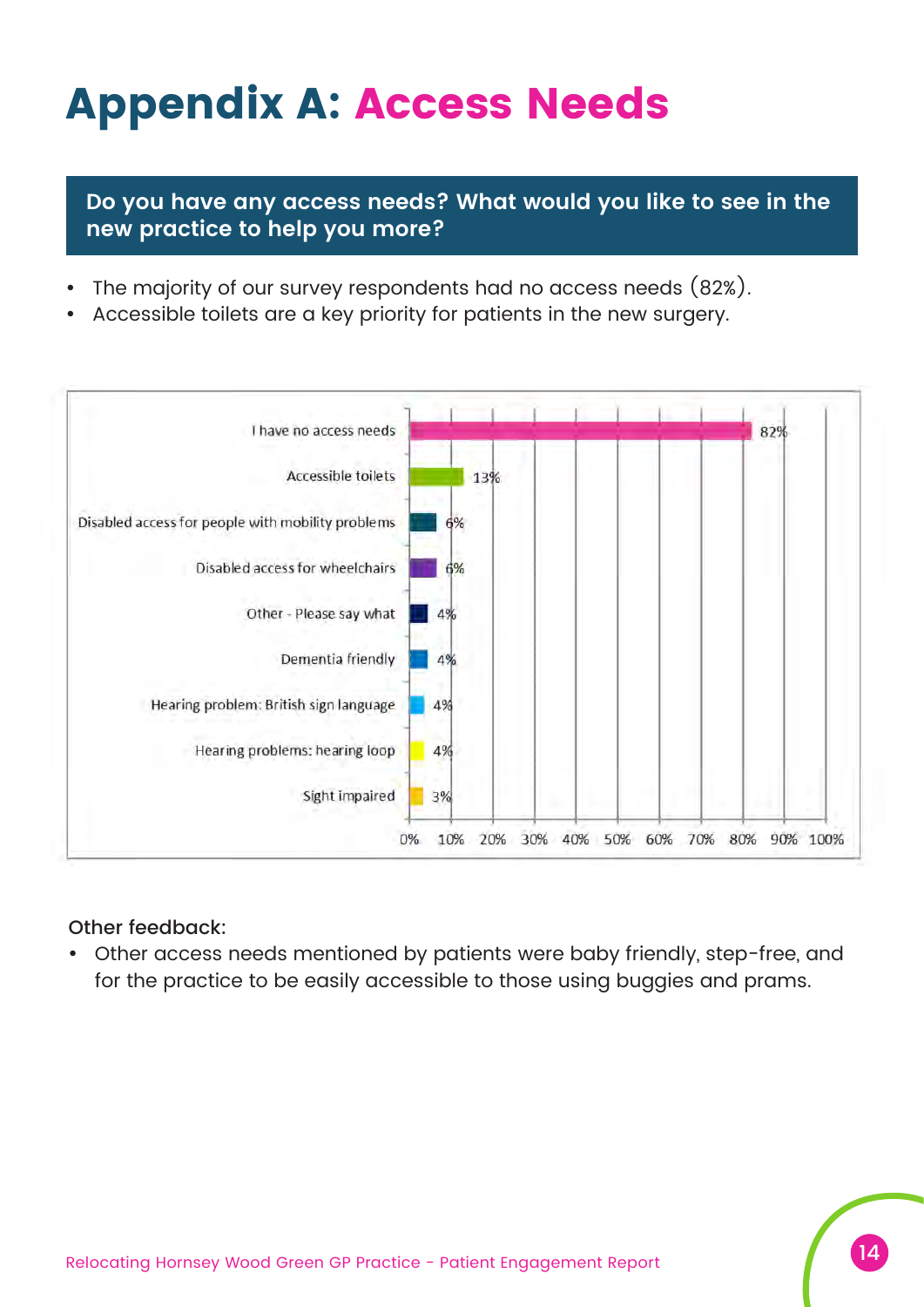## **Appendix B: Language Needs**

#### **For people with English as a second language: Do you need to use an interpreter, if so which language?**

| <b>ANSWER CHOICES</b>                | $\blacktriangledown$ | <b>RESPONSES</b> | ۰                         |
|--------------------------------------|----------------------|------------------|---------------------------|
| Polish<br>$\overline{\mathbf{v}}$    |                      | 1%               | 3                         |
| Hungarian<br>۰                       |                      | 1%               | $\mathbf{3}$              |
| Romanian<br>$\overline{\phantom{a}}$ |                      | 1%               | $\ensuremath{\mathsf{3}}$ |
| Albanian<br>$\overline{\phantom{a}}$ |                      | 0%               |                           |
| Spanish<br>÷                         |                      | 2%               | 5                         |
| Turkish<br>٠                         |                      | O%               | 1                         |
| Kurdish<br>۰                         |                      | 1%               | $\overline{2}$            |
| Arabic<br>۰                          |                      | 2%               | $\overline{4}$            |
| Not applicable<br>۰                  |                      | 88%              | 221                       |
| Other - Please say what<br>٠         | Responses            | 4%               | 9                         |
| <b>TOTAL</b>                         |                      |                  | 252                       |

#### **For people with English as a second language: Would you find translated material, such as leaflets or posters useful?**

| <b>ANSWER CHOICES</b>                        | ۰         | <b>RESPONSES</b> | $\mathbf{v}$   |
|----------------------------------------------|-----------|------------------|----------------|
| Polish<br>$\mathbf{v}$                       |           | 1%               | $\sqrt{2}$     |
| Hungarian<br>۰                               |           | 2%               | $\hat{4}$      |
| Romanian<br>۰                                |           | 1%               | $\overline{2}$ |
| Albanian<br>÷.                               |           | 0%               | 1              |
| Spanish<br>۰                                 |           | 4%               | $\mathsf{9}$   |
| Turkish<br>$\checkmark$                      |           | $1\%$            | 3              |
| Kurdish<br>$\cdot$                           |           | 1%<br>÷.         | $\overline{2}$ |
| Arabic<br>۰                                  |           | 2%               | 6              |
| Not applicable<br>۰                          |           | 83%              | 209            |
| Other - Please say what<br>×.<br>$\bullet$ . | Responses | 6%               | 14             |
| <b>TOTAL</b>                                 |           |                  | 252            |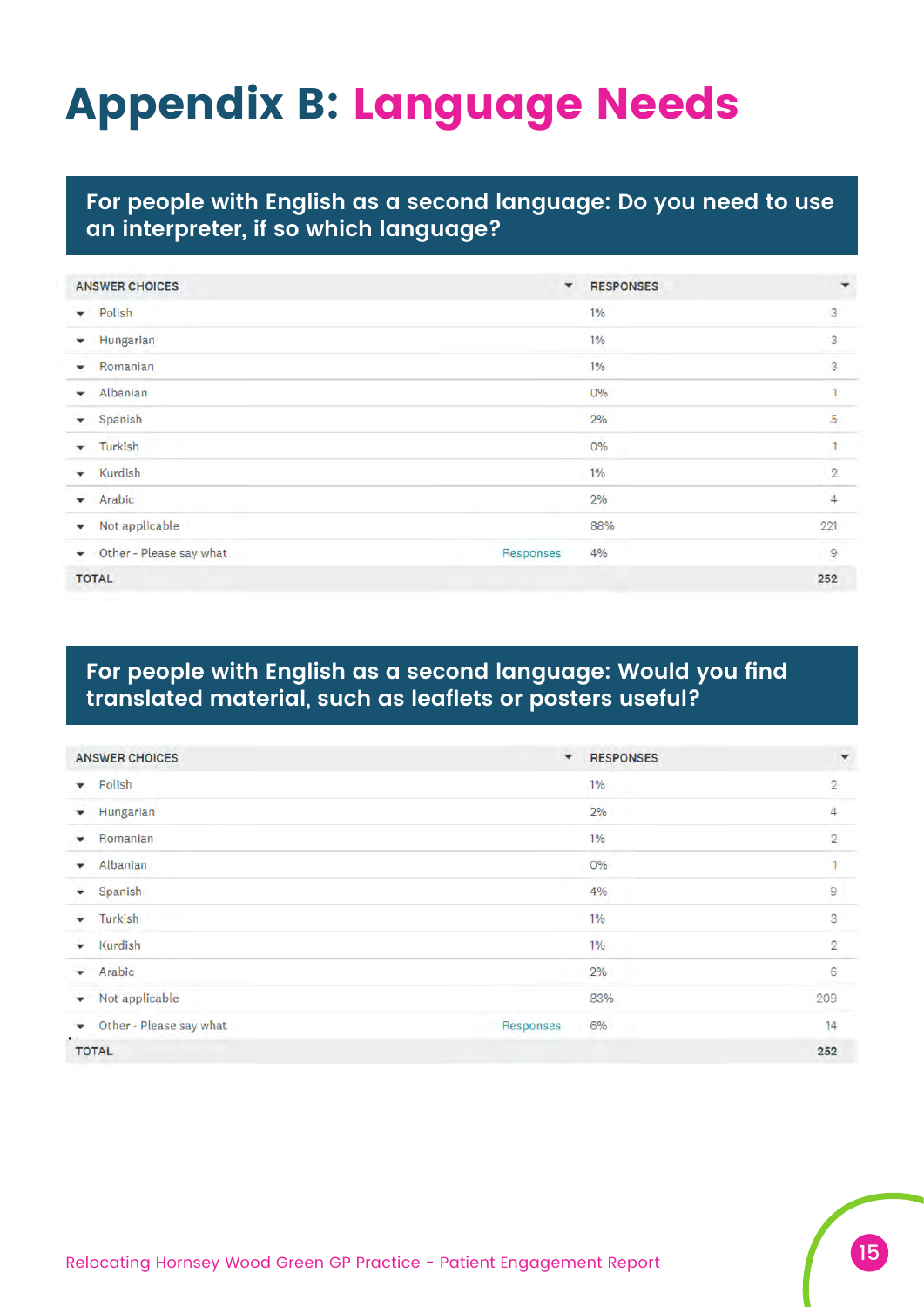## **Appendix C: Demographic Data**

### **How old are you?**

| <b>ANSWER CHOICES</b>             | <b>RESPONSES</b><br>$\blacktriangledown$ | $\mathbf{v}$   |
|-----------------------------------|------------------------------------------|----------------|
| 18 to 24 years<br>$\checkmark$    | 10.48%                                   | 26             |
| 25 to 34 years<br>$\mathbf{v}$    | 37.10%                                   | 92             |
| 35 to 44 years<br>$\mathbf{v}$    | 26.61%                                   | 66             |
| 45 to 54 years<br>۰               | 10.48%                                   | 26             |
| 55 to 64 years<br>۰               | 7.26%                                    | 18             |
| 65 to 74 years<br>$\mathbf{v}$    | 3.23%                                    | 8              |
| 75 to 84 years<br>۰               | 2.02%                                    | 5              |
| 85 years and over<br>$\mathbf{v}$ | 0.81%                                    | $\overline{2}$ |
| Prefer not to say<br>$\mathbf{v}$ | 2.02%                                    | 5              |
| <b>TOTAL</b>                      |                                          | 248            |

### **Which gender do you identify with?**

| <b>ANSWER CHOICES</b>                    | <b>RESPONSES</b><br>$\check{}$ | ٠              |
|------------------------------------------|--------------------------------|----------------|
| Male<br>$\overline{\phantom{a}}$         | 33.47%                         | 83             |
| Female<br>÷                              | 61.69%                         | 153            |
| Trans<br>$\cdot$                         | <b>STATISTICS</b><br>0.81%     | $\overline{2}$ |
| Non-binary<br>$\blacktriangledown$       | 1.21%                          | 3              |
| Prefer not to say<br>$\mathbf{v}$        | 2.42%                          | 6              |
| Other (please specify)<br>Responses<br>۰ | 0.40%                          |                |
| <b>TOTAL</b>                             |                                | 248            |

### **Is your gender identify the same as you were assigned at birth?**

| <b>ANSWER CHOICES</b>                        | ▼ | <b>RESPONSES</b>              | $\overline{\mathbf{v}}$ |
|----------------------------------------------|---|-------------------------------|-------------------------|
| Yes                                          |   | 94.76%                        | 235                     |
| No<br>$\mathbf{v}$                           |   | <u>e de la compa</u><br>2.02% | 5                       |
| Prefer not to say<br>$\overline{\mathbf{v}}$ |   | 3.23%                         | 8                       |
| <b>TOTAL</b>                                 |   |                               | 248                     |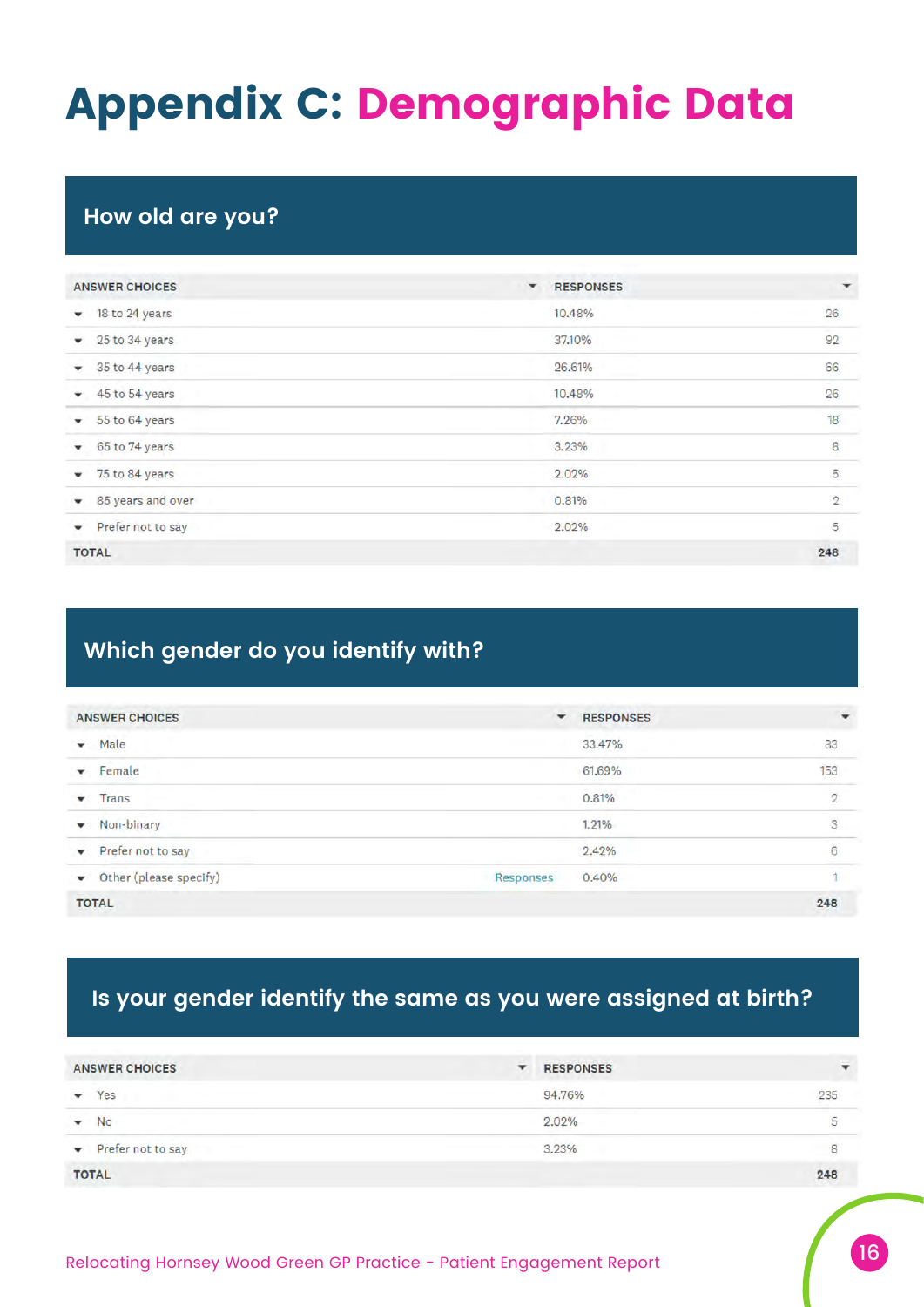## **What is your ethnicity?**

| <b>ANSWER CHOICES</b>                                                        | ۰         | <b>RESPONSES</b> | ۳              |
|------------------------------------------------------------------------------|-----------|------------------|----------------|
| Arab                                                                         |           | 1.62%            | 4              |
| Asian / Asian British - Indian                                               |           | 2.83%            | 7              |
| Asian / Asian British - Pakistani                                            |           | 0.40%            | 1              |
| Asian / Asian British - Bangladeshi<br>۰                                     |           | 2.43%            | 6              |
| Asian / Asian British - Any other Asian / Asian British background           |           | 4.05%            | 10             |
| Chinese                                                                      |           | 2.02%            | 5              |
| Black / Black British - African                                              |           | 7.29%            | 18             |
| Black / Black British - Caribbean<br>۰                                       |           | 4.05%            | 10             |
| Black / Black British - Any other Black / Black British background           |           | 0.00%            | $\circ$        |
| Gypsy, Roma or Traveller                                                     |           | 0.40%            | 1              |
| White British / English / Northern Irish / Scottish / Welsh<br>٠             |           | 30.36%           | 75             |
| White Irish                                                                  |           | 2.02%            | 5              |
| White - Any other White background                                           |           | 23.48%           | 58             |
| Polish                                                                       |           | 1.62%            | 4              |
| Romanian                                                                     |           | 1.21%            | 3              |
| Hungarian                                                                    |           | 0.40%            | 1              |
| Latvian                                                                      |           | 0.40%            | 1              |
| Lithuanian                                                                   |           | 0.00%            | $\circ$        |
| Turkish                                                                      |           | 0.81%            | $\overline{2}$ |
| Kurdish                                                                      |           | 0.40%            | ٦              |
| Mixed / Multiple ethnic groups: Asian and White<br>۰                         |           | 0.00%            | $\circ$        |
| Mixed / Multiple ethnic groups: Black African and White<br>۰                 |           | 0.40%            | 1              |
| Mixed / Multiple ethnic groups: Black Caribbean and White<br>۰               |           | 0.40%            | $\mathbf{1}$   |
| Mixed / Multiple ethnic groups: Any other Mixed / Multiple ethnic background |           | 2.02%            | 5              |
| Prefer not to say                                                            |           | 6.48%            | 16             |
| Other (please specify)                                                       | Responses | 4.86%            | 12             |
| <b>TOTAL</b>                                                                 |           |                  | 247            |

#### Other answers:

- Latina
- Latin American British-Irish
- 
- Latin
	-
- Algerian • English
- Middle Eastern
- 
- Bulgarian Asia-Taiwanese
	- · Bulgarian
	- Greek Cypriot
		- Colombian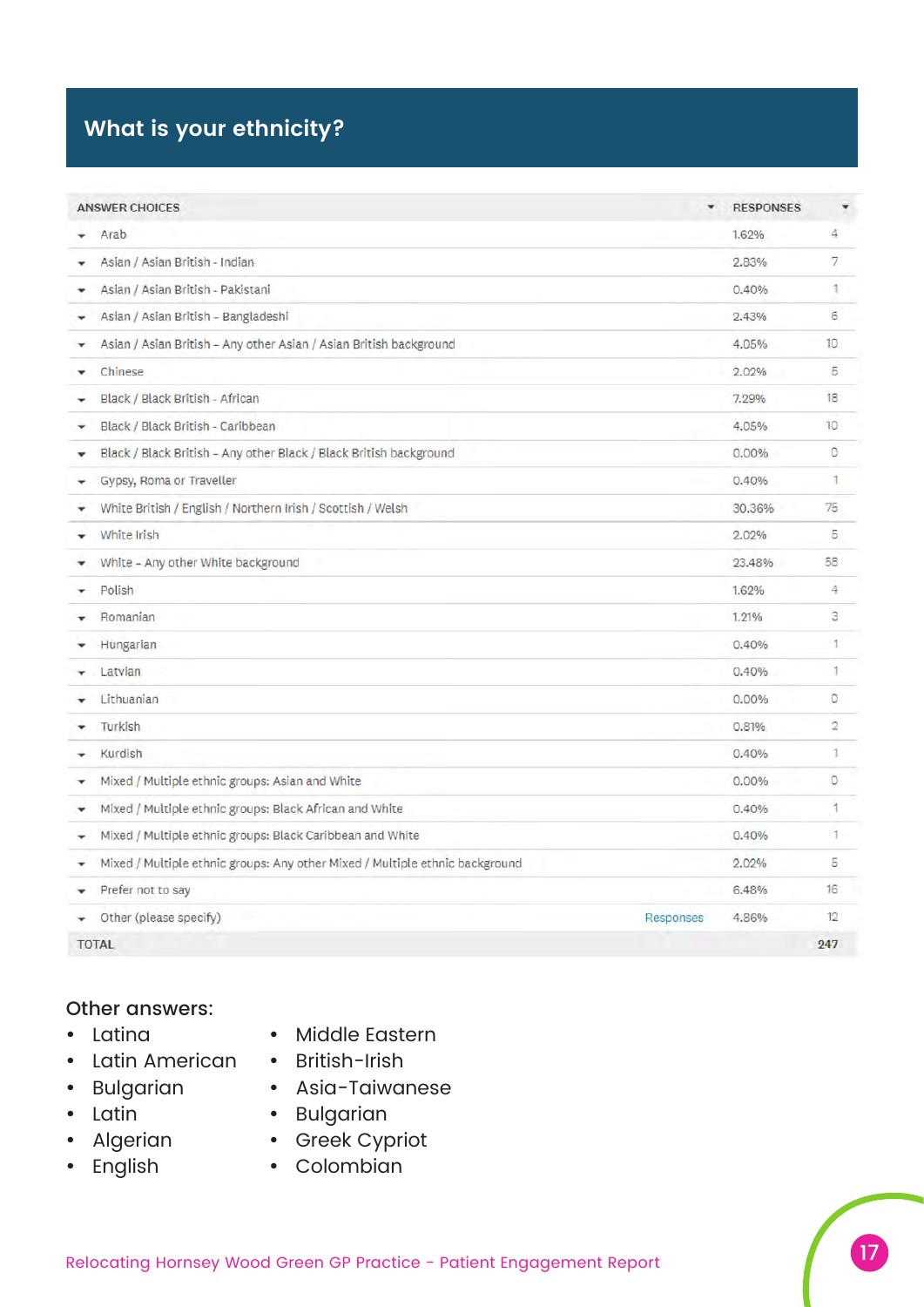### **What is your religion?**

| <b>ANSWER CHOICES</b>                   | $\mathbf{v}$ | <b>RESPONSES</b> | ۰              |
|-----------------------------------------|--------------|------------------|----------------|
| <b>Buddhist</b><br>۰                    |              | 1.21%            | 3              |
| Christian<br>۰                          |              | 33.06%           | 82             |
| Hindu<br>$\checkmark$                   |              | 1.61%            | 4              |
| Jewish<br>$\checkmark$                  |              | 0.40%            | 1              |
| Muslim<br>۰                             |              | 10.08%           | 25             |
| Sikh<br>۰                               |              | 1.21%            | 3              |
| Atheist<br>۰                            |              | 3.63%            | $\overline{9}$ |
| Humanist<br>۰                           |              | 0.40%            | 1              |
| No religion<br>$\overline{\phantom{a}}$ |              | 35.08%           | 87             |
| Prefer not to say<br>$\mathbf{v}$       |              | 10.08%           | 25             |
| Other (please specify)<br>v.            | Responses    | 3.23%            | 8              |

#### Other answers:

- Catholic Christian Orthodox
- Orthodox
- Catholic
- 
- Agnostic
- Not specified

### **What is your sexual orientation?**

| <b>ANSWER CHOICES</b>             | $\mathbf{v}$ | <b>RESPONSES</b> | $\overline{\phantom{a}}$  |
|-----------------------------------|--------------|------------------|---------------------------|
| Asexual                           |              | 0.81%            | $\overline{2}$            |
| <b>Bisexual</b>                   |              | 6.10%            | 15                        |
| Gay<br>$\cdot$                    |              | 5.28%            | 13                        |
| Heterosexual / Straight<br>۰      |              | 74.39%           | 183                       |
| Lesbian<br>۰                      |              | 1.22%            | 3                         |
| Pansexual<br>۰                    |              | 1.22%            | $\ensuremath{\mathsf{3}}$ |
| Prefer not to say<br>۰            |              | 9.76%            | 24                        |
| Other (please specify)<br>$\star$ | Responses    | 1.22%            | 3                         |
| <b>TOTAL</b>                      |              |                  | 246                       |

#### Other answers:

• Queer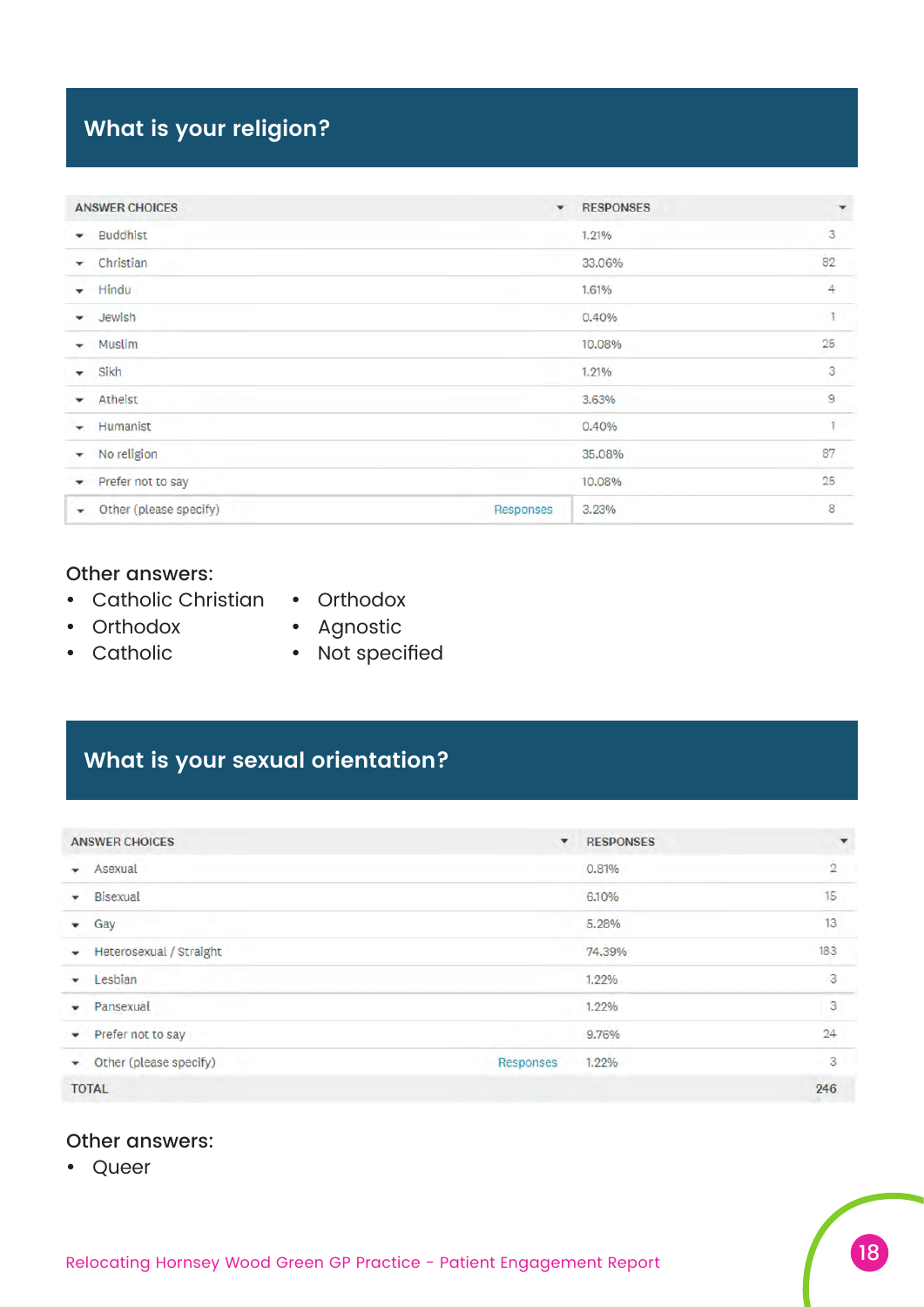### **Do you consider yourself to be disabled?**

| <b>ANSWER CHOICES</b>                       | ۰ | <b>RESPONSES</b>                    | $\overline{\phantom{a}}$ |
|---------------------------------------------|---|-------------------------------------|--------------------------|
| Yes<br>۰                                    |   | 7.66%                               | 19                       |
| ٠<br>No                                     |   | 85.48%                              | 212                      |
| <b>CONTRACTOR</b><br>Prefer not to say<br>۰ |   | 6.85%<br>the company of the company |                          |
| <b>TOTAL</b>                                |   |                                     | 248                      |

### **Do you have a long-term health condition?**

| <b>ANSWER CHOICES</b>                      | ۰. | <b>RESPONSES</b> | ٠   |
|--------------------------------------------|----|------------------|-----|
| Yes                                        |    | 29.03%           | 72  |
| <b>No</b><br>÷.                            |    | 62.90%           | 156 |
| Prefer not to say<br>$\check{\phantom{a}}$ |    | 8.06%            | 20  |
| <b>TOTAL</b>                               |    |                  | 248 |

### **Are you a Carer?**

| <b>ANSWER CHOICES</b>                 | ۰ | <b>RESPONSES</b>         | $\mathbf{v}$ |
|---------------------------------------|---|--------------------------|--------------|
| Yes                                   |   | 8.47%                    | 21           |
| <b>No</b><br>$\overline{\phantom{a}}$ |   | 88.71%                   | 220          |
| Prefer not to say<br>$\mathbf{v}$     |   | and the company<br>2.82% | m            |
| <b>TOTAL</b>                          |   |                          | 248          |

### **Is English your first language?**

| <b>ANSWER CHOICES</b>  | ۰ | <b>RESPONSES</b> | $\overline{\phantom{a}}$ |
|------------------------|---|------------------|--------------------------|
| Yes<br>۰               |   | 60.73%           | 150                      |
| <b>No</b><br>٠         |   | 36.03%           | 89                       |
| Prefer not to say<br>٠ |   | 3.24%            | 8                        |
| <b>TOTAL</b>           |   |                  | 247                      |